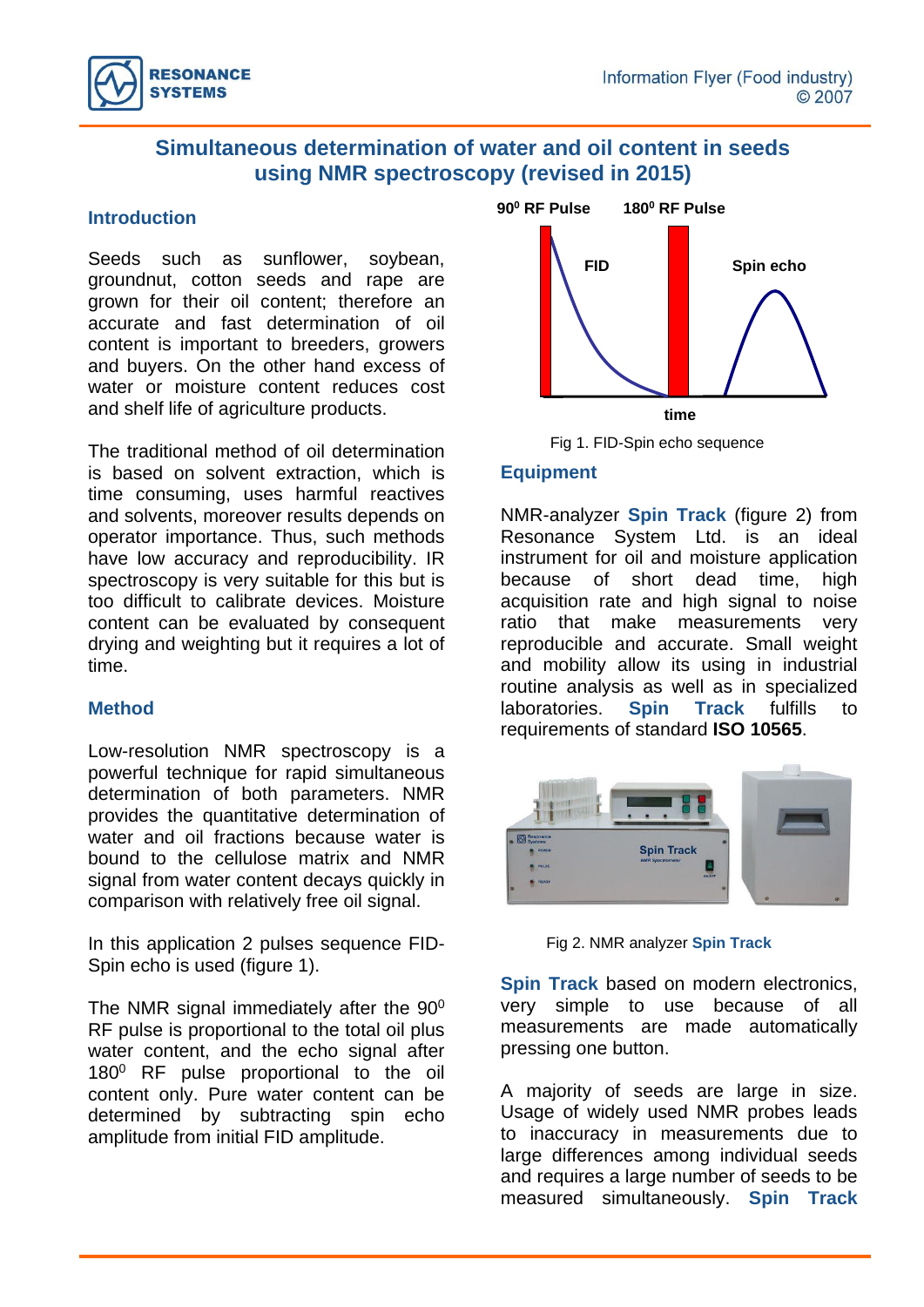

provides this using the sample of 45 ml volume. Calibration procedure for oil and moisture content meets **ISO 10565**. Calibration curves for oil and moisture content are shown at figures 4 and 5.

Measurement duration is not more than 2 min.

| Measured    | Value  | Relative | <b>RMS</b> |
|-------------|--------|----------|------------|
| parameter   | range  | error    | error      |
| Oil. %      | 5-60   | 0.5      | 0.2        |
| Moisture, % | $5-10$ | 0.5      | 0.2        |

Using additional hardware increases measured moisture content up to 30%.



Fig. 4. Calibration for oil content



Fig. 5. Calibration for moisture content

### **Software**

NMR spectrometer is controlled by original software **Relax** developed by Resonance Systems Ltd.





#### **Relax** allows:

- Automatic calibration procedure
- Automatic measurements
- Simultaneous determination of oil and moisture content
- Automatic report generation
- Data logging
- Daily check of the analyzer
- Test of all functional modules

**Relax** uses Pascal-oriented script language and experiment can be easily constructed by the operator. All basic measurement operations are embedded and included in standard offer.

### **Contacts**

### **German Headquarter**

Seestrasse 28, D-73230, Kirchheim/Teck, Resonance Systems GmbH Fon: +49 (0) 7021-9822668, Fax: +49 (0) 7021-9822667, Mobil: +49 (0) 172- 4374693 Direktkontakt: Bernd Schöll, CEO E-mail: [info@nmr-design.com](mailto:info@nmr-design.com)